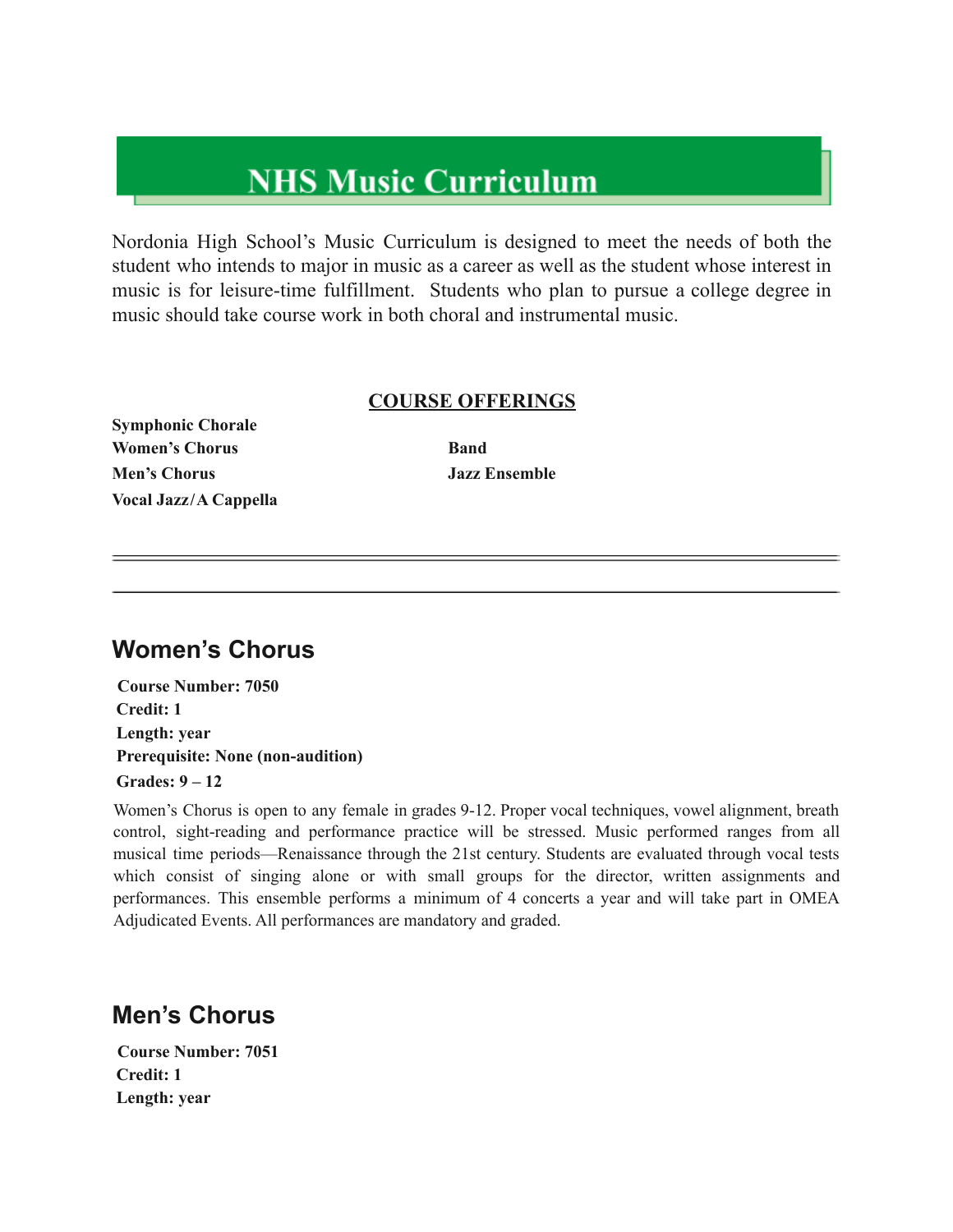#### **Grades: 9 – 12**

Any male in grades 9 - 12 is eligible for this ensemble. Proper vocal techniques, vowel alignment, breath control, sight-reading and performance practice will be stressed. Music performed ranges from all musical time periods—Renaissance through the 21st century. Students are evaluated through vocal tests which consist of singing alone or with small groups for the director, written assignments and performances. This ensemble performs a minimum of 4 concerts a year and will take part in OMEA Adjudicated Events. All performances are mandatory and graded.

### **Symphonic Chorale**

**Course Number: 7052 Credit: 1 Length: year Prerequisite: audition**

**Grades: 9 – 12**

Symphonic Chorale is a select mixed ensemble of auditioned singers in grades 9 – 12. Proper vocal techniques, vowel alignment, breath control, sight-reading, and performance practice will be stressed. Music performed ranges from all musical time periods— Renaissance through the 21st century. Students are evaluated through vocal tests, which consist of singing alone or with small groups for the director, written assignments and performances. This ensemble performs a minimum of 4 concerts a year and will take part in OMEA Adjudicated Events. All performances are mandatory and graded. Auditions will be held each spring.

### **Vocal Jazz/Acappella**

**Course Number: 7054 Credit: 1 Length: year** a**Grades: 9 - 12 Prerequisite: Audition by Director & Enrollment in Curricular Choir (Men's Chorus, Women's Chorus or Symphonic Chorale)**

The vocal jazz/a cappella groups, Synergy & Momentum, are highly select performing ensembles of auditioned singers in grades 9-12. These ensembles will perform *extensively* throughout the year. They focus on the performance of many styles of music from vocal jazz to the contemporary a cappella genre. There may be monetary responsibilities in the form of purchasing performance attire and possible trip costs. This class is considered a "B" period class as it meets outside of the normal school day.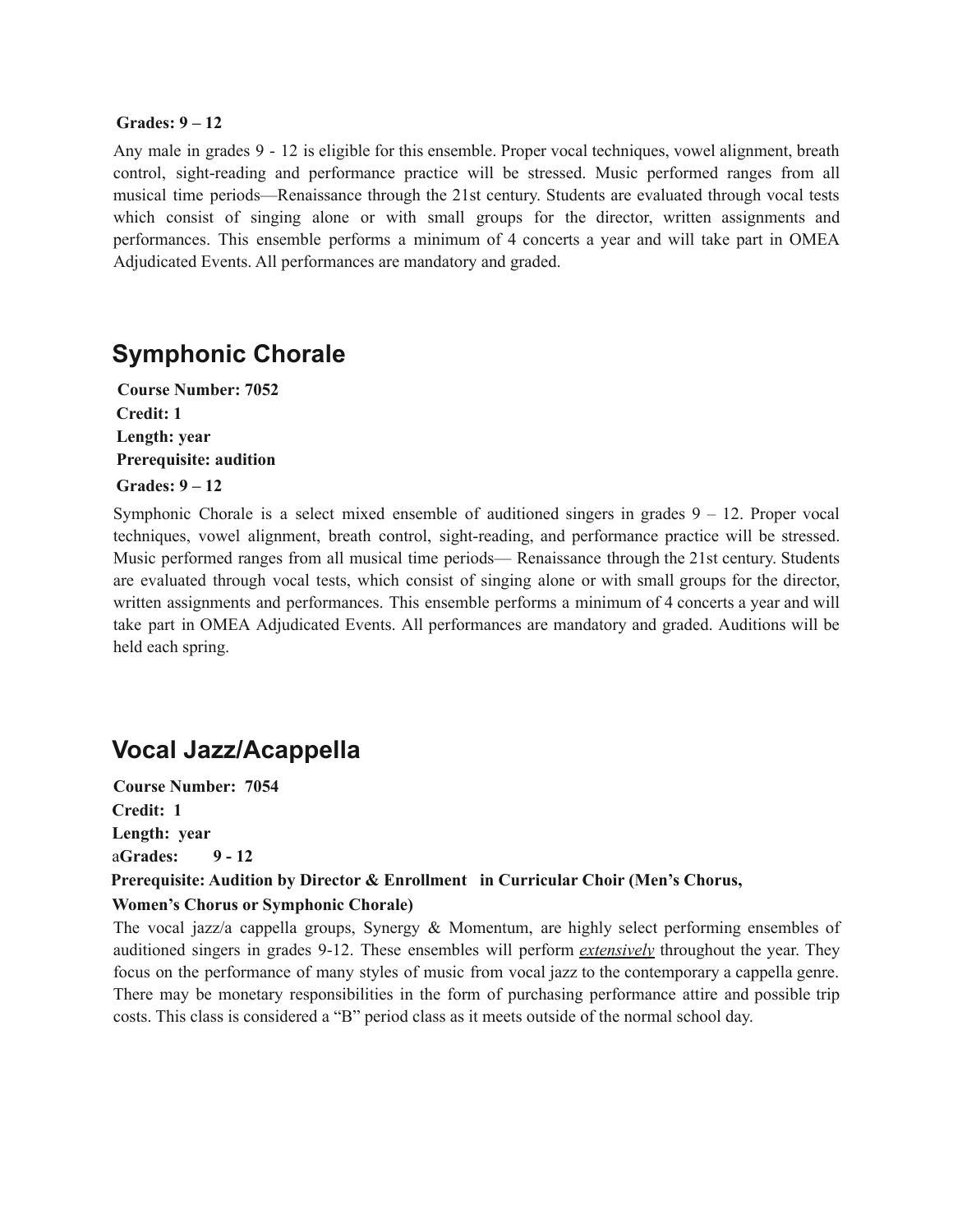## **Band**

**Course Number: 7020 Credit: 1 Length: year Prerequisite: Director consent Grades: 9 – 12**

Band class consists of performance in marching band and one of two curricular concert bands.

Marching Band begins with summer rehearsals in June, July, and August, and continues with in-school and extracurricular rehearsals from August through November. Marching band performance obligations include Nordonia football games as well as four or more competitions. A schedule of all rehearsals and performances will be communicated prior to the summer, and all such scheduled events are mandatory for all enrolled students. Marching band performances encompass a variety of popular and classical music with contemporary and traditional choreography and marching drill.

The concert bands begin meeting in early to mid-November and continue through May.

Extracurricular obligations include at least three concerts and at least one OMEA adjudicated event, and possible out-of-school rehearsals. The concert band program consists of Concert Band and Wind Ensemble. All 9<sup>th</sup>-12<sup>th</sup> grade students will be placed by audition into either the Concert Band or Wind Ensemble. Concert Band will continue to introduce and refine intermediate and advanced ensemble concepts through performance of high-quality literature of the last four centuries while Wind Ensemble will focus on advanced ensemble concepts through performance of new and old landmarks of the wind band repertoire. Enrollment in Band requires consent of the directors and, with occasional exceptions, prior experience in instrumental music. PE waiver is available for each year of participation.

# **Colorguard**

**Course Number: 7021 Credit: 1/2 Length: .5 Year Prerequisite: auditions in April Grades: 9 – 12**

Colorguard is part of the Marching Band class and begins with summer rehearsals in June, July, August, and continues with in-school and extracurricular rehearsals through November. Colorguard performance obligations include Nordonia football games as well as four or more competitions. A schedule of all rehearsals and performances will be communicated prior to the summer, and all such scheduled events are mandatory for all enrolled students. Colorguard focuses on dance and movement where students learn to spin flags, rifles and other associated equipment. All interested students should contact Mr. Weaver directly at [tom.weaver@nordoniaschools.org](mailto:tom.weaver@nordoniaschools.org) for more information.

PE waiver is available for each year of participation.